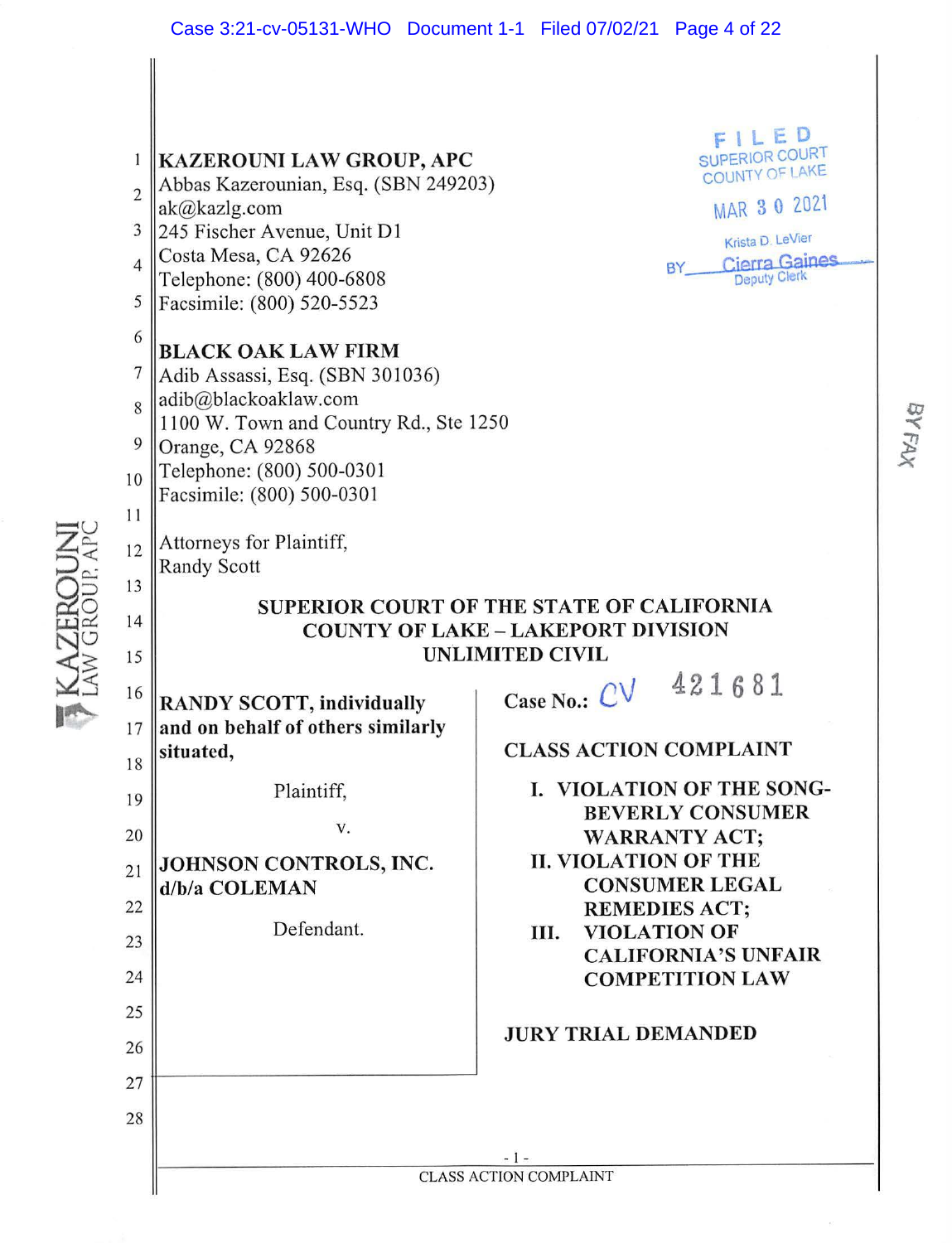1 2 3 4 5 6 7 1. Plaintiff Randy Scott ("Plaintiff"), on behalf of himself and others similarly situated, brings this class action suit against Johnson Controls, Inc. d/b/a Coleman ("Defendant") for violations of California's Song Beverly Consumer Warranty Act ("SBA"), *California Civil Code* §§ 1790, *et seq.*; California's Consumer Legal Remedies Act ("CLRA"), *California Civil Code* §§ 1750, *et seq.*; and California's Unfair Competition Law ("UCL"), *California Business and Professions Code* §§ 17200, *et seq*.

## **SUMMARY**

9 10 2. Defendant is a manufacturer of products and advertises that its products are sold with express warranties.

11 3. Defendant makes warranty registration forms available.

4. The SBA explicitly requires a manufacturer who chooses to provide a warranty or product registration card or form, or an electronic online warranty or product registration form, to be completed and returned by the consumer, to have the card or form include statements that:

- a. Inform the consumer that the card or form is for product registration; and,
- b. Inform the consumer that failure to complete and return the card or form does not diminish the individual's warranty rights.
- 20 21 5. Defendant intentionally omits any such statements that are expressly required by the SBA.
- 22 23 24 25 26 27 28 6. As a result of Defendant's unlawful and deceitful business practices, Defendant is able to chill warranty claims and benefit economically by duping consumers into thinking they do not have warranty rights unless they fill out the form and provide their personal information to Defendant. Or even worse, consumers actually do not have the warranties that were promised to them when they purchased their products as they must now register their warranties, a requirement that was not disclosed at the time of purchase. Consumers are thus

8

12

13

14

15

16

17

18

19

- 2 - CLASS ACTION COMPLAINT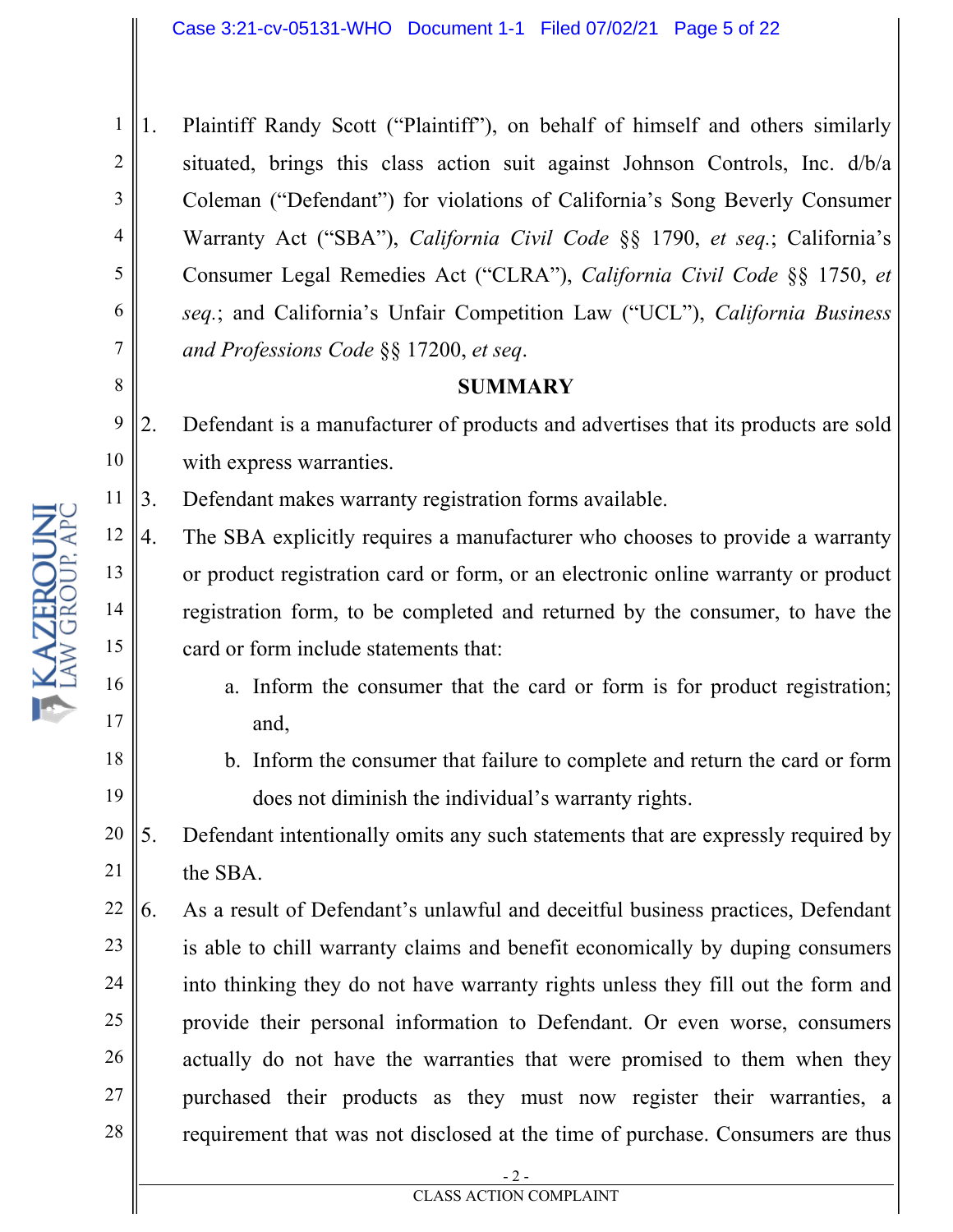additionally deceived into purchasing products they would not have, had they known they did not actually come with warranties.

- 3 7. Either scenario results in Defendant benefitting at the consumer's expense.
- 4 5 8. Defendant's unlawful and deceptive practices alleged herein violate the SBA, the CLRA, and the UCL.

## **PARTIES**

- 7 8 9. Plaintiff is, and at all times mentioned herein was, an individual residing in the County of Lake, State of California.
- 9 10 10. Defendant is a Wisconsin Corporation that does continuous and substantial business throughout the state of California, including Lake County.
- 11 12 13 11. At all relevant times, Defendant was engaged in the business of marketing, supplying, and selling its products, including the Product purchased by Plaintiff, to the public through a system of marketers, retailers and distributors.
- 14 15 12. All acts of employees of Defendant as alleged were authorized or ratified by an officer, director, or managing agent of the employer.

## **JURISDICTION AND VENUE**

- 17 18 13. Subject matter jurisdiction is proper in this Court as the amount in controversy is within the jurisdictional limit of this Court.
- 19 20 21 14. This Court has personal jurisdiction over Defendant because Defendant conducts business in the County of Lake, State of California; and, Plaintiff was injured in the County of Lake, where Plaintiff resides.
- 22 15. Venue is proper.

1

2

6

16

KAZEROUNI

23

## **FACTUAL ALLEGATIONS**

- 24 16. On or about May 15, 2020, Plaintiff searched online for a new gas furnace.
- 25 26 17. Plaintiff saw Defendant's DGAX Gas Furnace (the "Product") advertised for sale.
- 27 28 18. It was represented to Plaintiff that the Product was accompanied by Defendant's express warranties.

- 3 -

#### CLASS ACTION COMPLAINT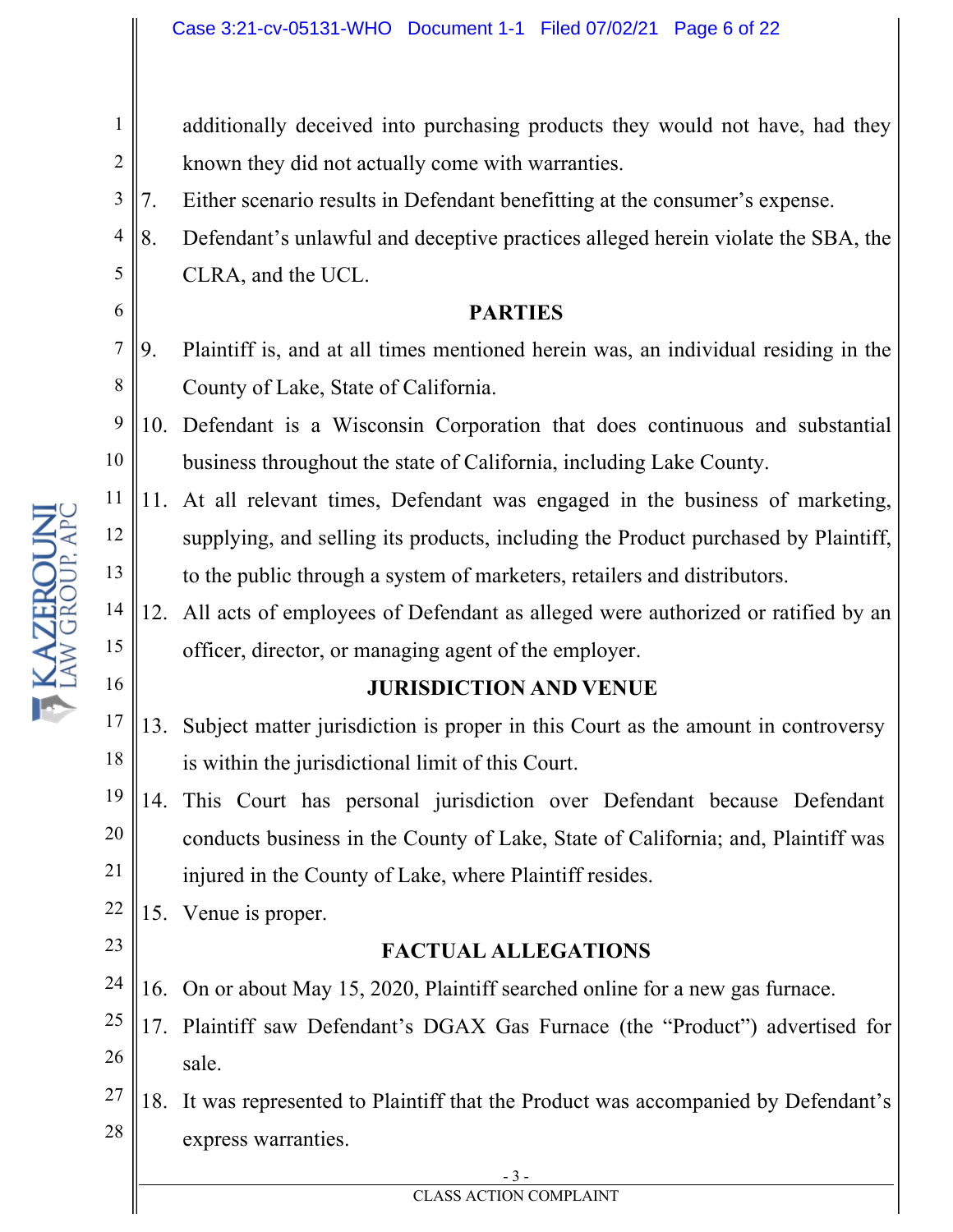- 1 2 19. Relying on, and valuing, the affirmative warranty promise made regarding the product, Plaintiff purchased the Product for approximately \$3,790.
- 3 4 20. Plaintiff later discovered that it did not come with a warranty as Plaintiff was led to believe.
- 5 6 7 21. Contained within the Product's packaging were instructions requiring Plaintiff to "register" the Product's warranty online in order to receive the complete benefits of the warranty.
- 8 9 10 22. Specifically, Plaintiff was instructed to register for the Product's warranty at http://www.colemanac.com/warranty-registration, which contained, in part, the following message:

REGISTER YOUR PRODUCT

Thank you for purchasing a Coleman® product and taking a moment to register it. Your registration enforces your warranty coverage and will keep you up to date on product information and offers.<sup>1</sup>

- 15 16 17 18 23. The warranty registration card and online registration form failed to inform Plaintiff that it was for *product* registration only, and did not inform Plaintiff that failure to complete and return the card or online form did *not diminish Plaintiff's warranty rights* as required by *California Civil Code* § 1793.1.
- 19 20 24. Relying on Defendant's deceptive statements, Plaintiff registered his Product by providing his personal information.
- 21 22 23 25. Upon information and belief, Defendant uses the personal information it collects from such cards and online forms for its own business and marketing purposes and for its own economic benefit.
- 24 25 26 26. Upon information and belief, Defendant intends for the warranty registration card and online form to have a chilling effect on warranty claims, preventing customers who have not registered, or who choose not to register, their
- 27

11

12

13

<sup>28</sup> <sup>1</sup> Coleman, *Register Your Product*, http://www.colemanac.com/warranty-registration (last visited March 29, 2021).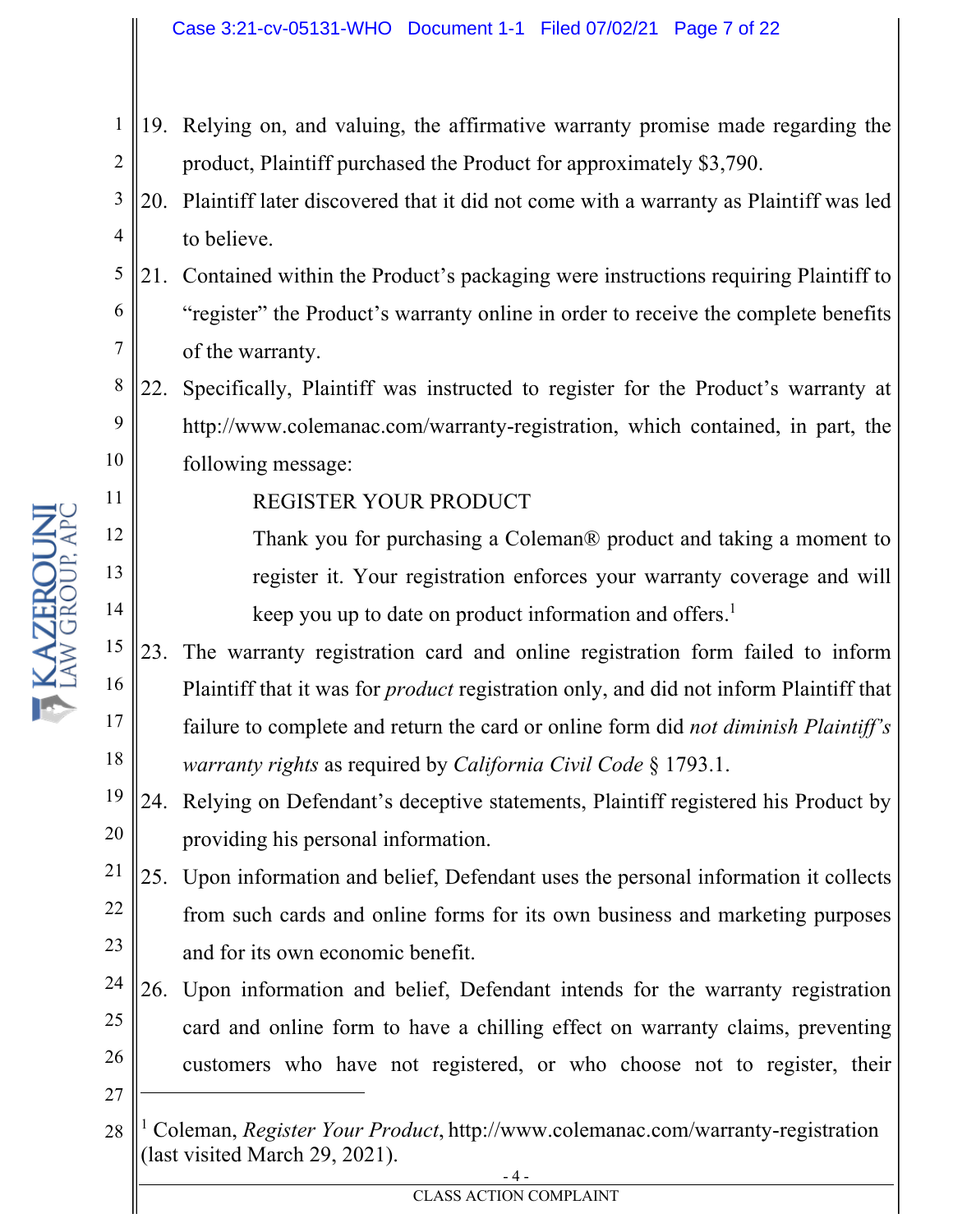warranties from making warranty claims, thereby saving Defendant money in warranty repair and administration costs.

- 3 4 5 27. Defendant has no right to access personal customer information through warranty registration for these purposes, by not making the legally mandated disclosures to customers.
- 6 7 8 9 28. Had the Product's advertisement conspicuously disclosed that the warranty was contingent on registration by Plaintiff providing his personal information, Plaintiff would not have purchased the Product, or alternatively would not have paid a premium for the Product.

10 29. Plaintiff has not received the Product that Plaintiff bargained for.

## **CLASS ALLEGATIONS**

12 13 14 30. Plaintiff brings this action on behalf of himself and on behalf of all others similarly situated (the "Class"), pursuant to California Code of Civil Procedure Section 382 and/or California Code of Civil Procedure Section 1782.

15 31. Plaintiff represents and is a member of the Class, consisting of:

- a. All persons who purchased one or more of Defendant's products within California during the four (4) years immediately preceding the filing of the Complaint through the date of class certification, which were accompanied by a warranty or product registration card or form, or an electronic online warranty or product registration form, to be completed and returned by the consumer, which do not contain statements, each displayed in a clear and conspicuous manner, informing the consumer that: i) the card or form is for product registration, and ii) informing the consumer that failure to complete and return the card or form does not diminish his or her warranty rights.
- b. All persons who purchased one or more of Defendant's products within California during the four (4) years immediately preceding the filing of the Complaint through the date of class certification, which were accompanied by a warranty or product registration card or form, or an electronic online warranty or product registration form,

1

2

11

16

17

18

19

20

21

22

23

24

25

26

27

28

- 5 - CLASS ACTION COMPLAINT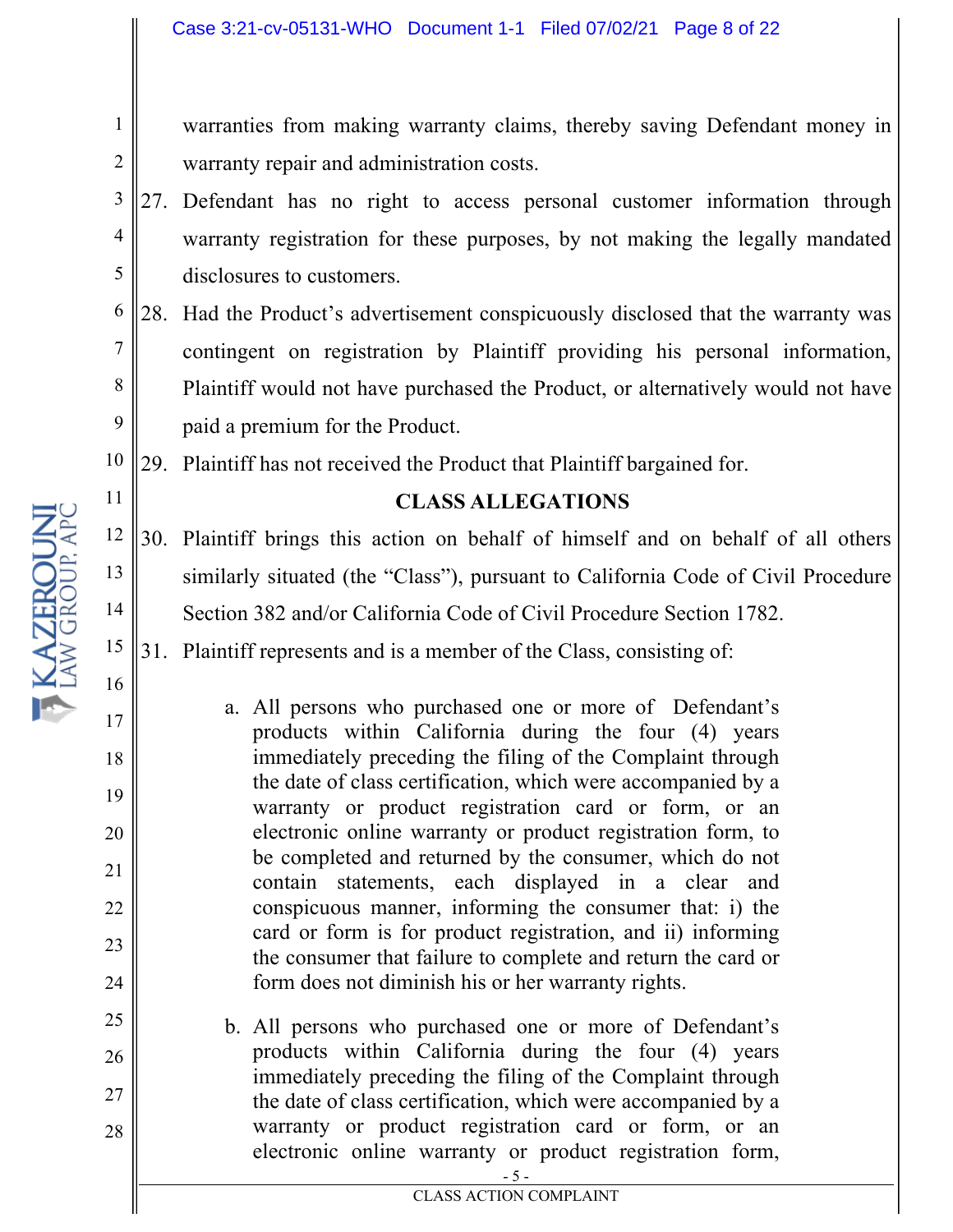which is labeled as a warranty registration or a warranty confirmation.

- c. All persons who purchased one or more of Defendant's products within California during the four (4) years immediately preceding the filing of the Complaint through the date of class certification, who submitted product registration forms.
- d. All persons who purchased one or more of Defendant's products within California during the three (3) years immediately preceding the filing of the Complaint through the date of class certification, which were advertised as being accompanied with an express warranty but which do not contain a warranty, and/or contain warranty activation, confirmation or registration cards requiring persons to provide their personal data or take additional steps in order to receive a warranty.
- 32. Products that meet the above Class definition are referred to herein as "Class products."

33. Defendant and its employees or agents are excluded from the Class.

- 34. Plaintiff does not presently know the number of members in the Class but believes the Class members number in the several thousands, if not substantially more. Thus, this matter should be certified as a class action to assist in the expeditious litigation of this matter.
- 35. Plaintiff and members of the Class were harmed by the acts of Defendant in violating Plaintiff's and the putative Class members' rights.
- 36. Plaintiffs reserve the right to expand the class definition to seek recovery on behalf of additional persons as warranted, as facts are learned through further investigation and discovery.
- 37. The joinder of the Class members is impractical and the disposition of their claims in the class action will provide substantial benefits both to the parties and to the court.

1

2

3

4

5

6

7

8

9

10

11

12

13

14

15

16

17

18

19

20

21

22

23

24

25

26

27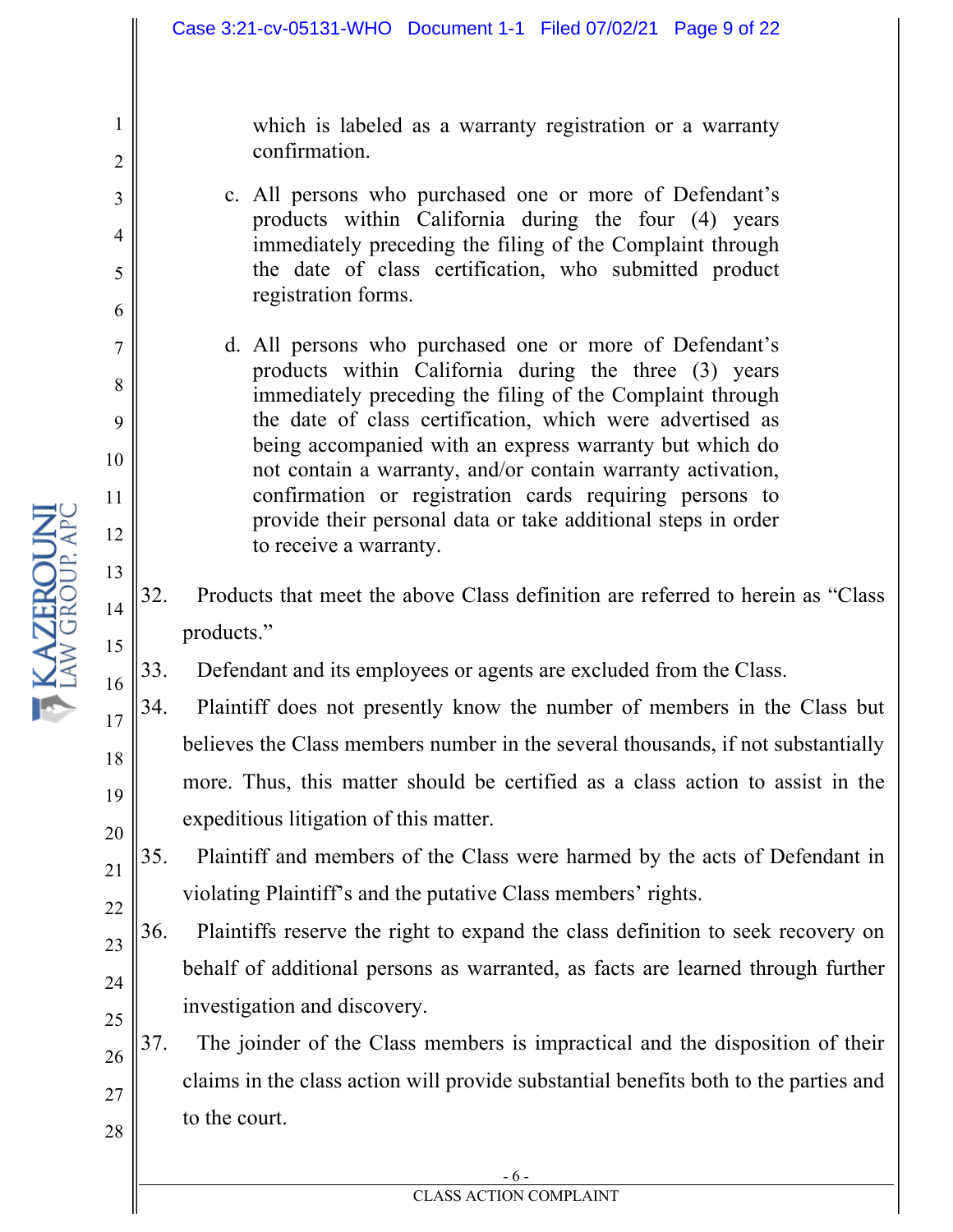- 38. The Class can be identified through Defendant's records, Defendant's agents' records, and/or records of the retailer from which the products were purchased.
- 39. There is a well-defined community of interest in the questions of law and fact to the Class that predominate over questions which may affect individual Class members, including the following:
	- a. Whether the Class products were sold with warranty or product registration cards or forms, or electronic online warranty or product registration forms, which did not contain statements, each displayed in a clear and conspicuous manner, informing the consumer that the card or form is for product registration, and informing the consumer that failure to complete and return the card or form does not diminish his or her warranty rights.
	- b. Whether the Class products were sold with warranty or product registration cards or forms, or electronic online warranty or product registration forms, which are labeled as warranty registration or warranty confirmation.
	- c. Whether the Class products were sold with express warranties;
	- d. Whether the Class products make warranty rights contingent on registration;
	- e. Whether Defendant intends warranty registration to act as a barrier to warranty claims;
	- f. Whether Defendant intends to use warranty registration as a means for obtaining Class members' personal information;
	- g. How Defendant uses Class members' personal information;
	- h. Whether Defendant violated the SBA by making Class products' warranties contingent on registration;
- 27 28 i. Whether Defendant violated the SBA by not disclosing to Class members that by not submitting warranty registration cards, or online

1

2

3

4

5

6

7

8

9

10

11

12

13

14

15

16

17

18

19

20

21

22

23

24

25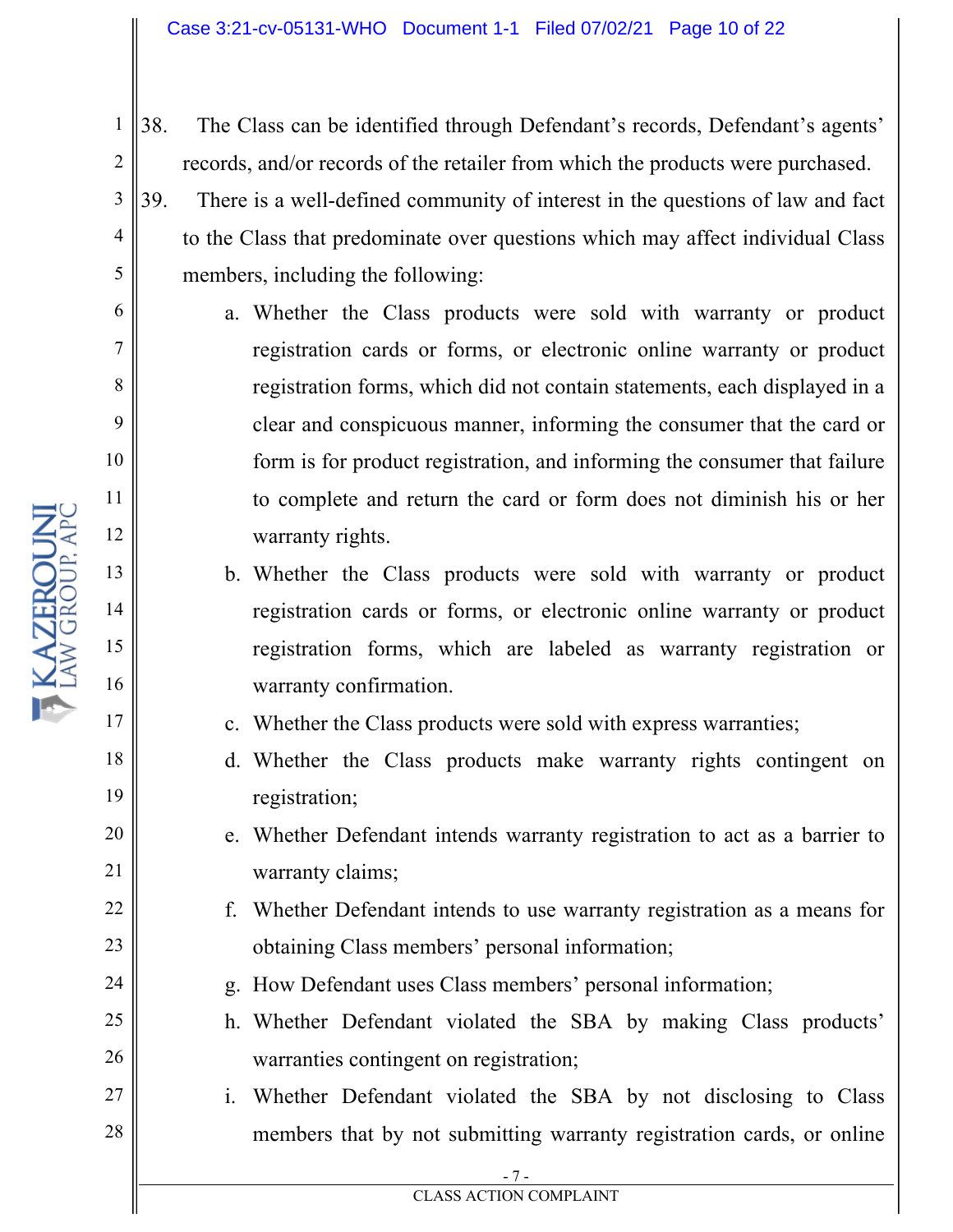forms, their warranty rights would not be diminished;

- j. Whether Defendant engaged in false or deceptive advertising practices in violation of the CLRA by not disclosing the warranty registration requirement of Class products to Class members prior to their purchases;
- k. Whether Defendant is liable for damages, and the amount of such damages; and
- l. Whether Class members are entitled to equitable relief including injunctive relief.

10 11 40. Plaintiff's claims are typical of the claims of the Class since Plaintiff purchased a Class product, as did each member of the Class.

- 12 13 41. Plaintiff and all Class members sustained injuries arising out of Defendant's wrongful conduct and deception.
- 14 15 42. Plaintiff is advancing the same claims and legal theories on behalf of herself and all absent Class members.
- 16 17 43. Plaintiff will fairly and adequately represent and protect the interests of the Class in that Plaintiff has no interests antagonistic to any member of the Class.
- 18 19 20 44. Absent a class action, the Class will continue to face the potential for irreparable harm. In addition, these violations of law will be allowed to proceed without remedy and Defendant will likely continue such illegal conduct.
- 21 22 23 45. Plaintiff has retained counsel experienced in handling class action claims and individual claims involving breach of warranties and unlawful business practices.
- 24 25 26 27 28 46. A class action is a superior method for the fair and efficient adjudication of this controversy. The injury suffered by each individual Class member is relatively small in comparison to the burden and expense of individual prosecution of the complex and extensive litigation necessitated by Defendant's conduct. It would be virtually impossible for members of the Class individually to redress

1

2

3

4

5

6

7

8

9

- 8 - CLASS ACTION COMPLAINT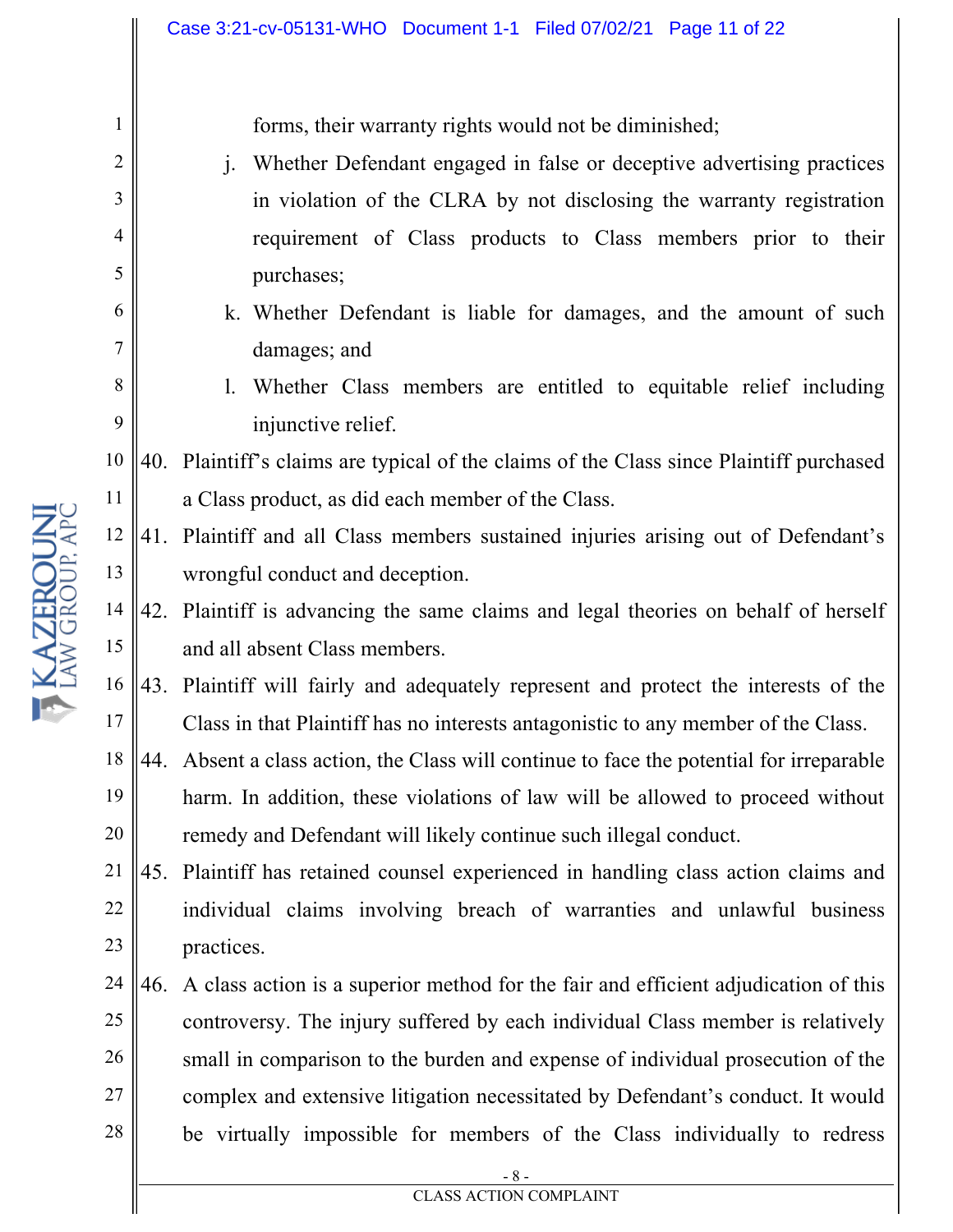effectively the wrongs done to them. Even if the members of the Class could afford such individual litigation, the court system could not. Individualized litigation presents a potential for inconsistent or contradictory judgments. Individualized litigation increases the delay and expense to all parties, and to the court system, presented by the complex legal and factual issues of the case.

47. By contrast, the class action device presents far fewer management difficulties, and provides the benefits of single adjudication, an economy of scale, and comprehensive supervision by a single court. Upon information and belief, members of the Class can be readily identified and notified based on, inter alia, Defendant's own records, product serial numbers, submitted warranty activation cards, warranty claims, registration records, and database of complaints.

48. Defendant has acted, and continues to act, on grounds generally applicable to the Class, thereby making appropriate final injunctive relief and corresponding declaratory relief with respect to the Class as a whole.

# **FIRST CAUSE OF ACTION**

# **VIOLATION OF CAL. CIV. CODE §§ 1790,** *ET SEQ***. CALIFORNIA'S SONG-BEVERLY CONSUMER WARRANTY ACT**

18 19 49. Plaintiff incorporates all of the above paragraphs of this Complaint as though fully stated in this cause of action.

20 21 50. The Product and Class products are "consumer goods" as defined by *California Civil Code* § 1791(a).

- 22 23 51. Plaintiff and Class members are "buyers" as defined by *California Civil Code* § 1791(b).
- 24 25 26 52. "Every manufacturer, distributor, or retailer making express warranties with respect to consumer goods shall fully set forth those warranties in simple and readily understood language[.]" *California Civil Code* § 1793.1(a)(1).
- 27 28 53. "If the manufacturer, distributor, or retailer provides a warranty or product registration card or form, or an electronic online warranty or product registration

1

2

3

4

5

6

7

8

9

10

11

12

13

14

15

16

17

- 9 - CLASS ACTION COMPLAINT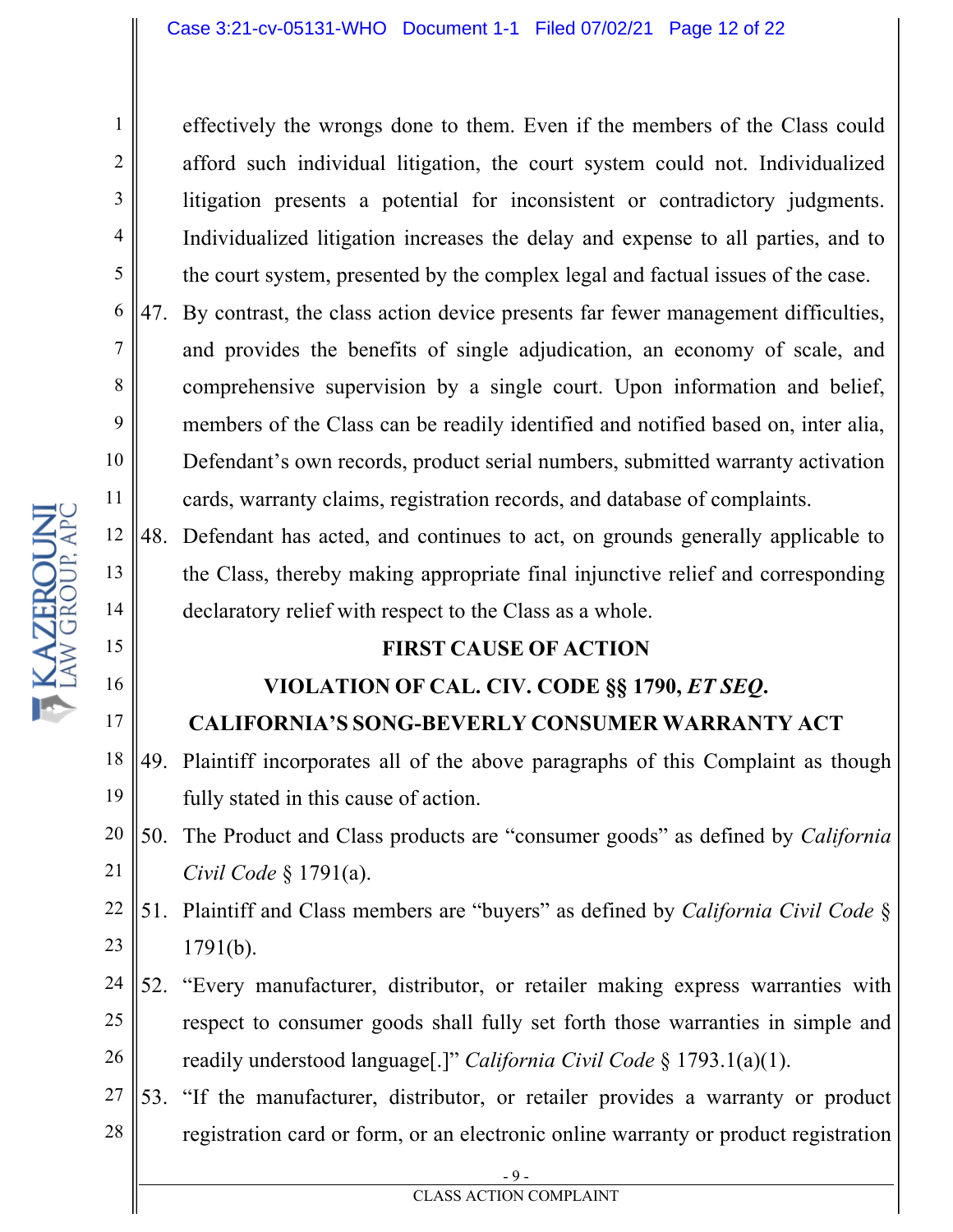form, to be completed and returned by the consumer, the card or form **shall** contain statements, each displayed in a clear and conspicuous manner, that do all of the following:

- a. Informs the consumer that the card or form is for product registration.
- b. Informs the consumer that failure to complete and return the card or form does not diminish his or her warranty rights." *California Civil Code* § 1793.1(a)(1)(A)-(B).
- 8 9 10 54. "No warranty or product registration card or form, or an electronic online warranty or product registration form, may be labeled as a warranty registration or a warranty confirmation." *California Civil Code* § 1793.1(b).
- 11 12 13 14 15 55. By providing a card, or online registration form, with Plaintiff's Product and Class members' products labeled as "Warranty Registration," which does not inform Plaintiff and Class members that the card is for product registration and that warranty rights will not be diminished if the card is not completed, Defendant is in violation of its affirmative obligations under the SBA.
- 16 17 18 19 56. Defendant values its ability to include warranty registration forms with its products, and as a result of being permitted to include the forms without the statutorily prescribed language, Defendant received, and continues to receive, a benefit which Plaintiff and Class members did not realize they paid for.
- 20 21 57. Had Plaintiff and Class members been aware of these terms, they would not have paid the price they did.
- 22 23 24 58. Plaintiff and Class members would have paid less for their products had they been aware of these terms. The premium paid is a benefit received by Defendant and should be returned to Plaintiff.
- 25 26 27 59. Plaintiff and Class members have been damaged by not receiving the warranty they were promised, or alternatively, even if warranties do exist, by rightfully believing they do not have warranty rights.
- 28 60. Defendant benefits, at Plaintiff's and Class members' expense, from this tactic as

1

2

3

4

5

6

7

- 10 - CLASS ACTION COMPLAINT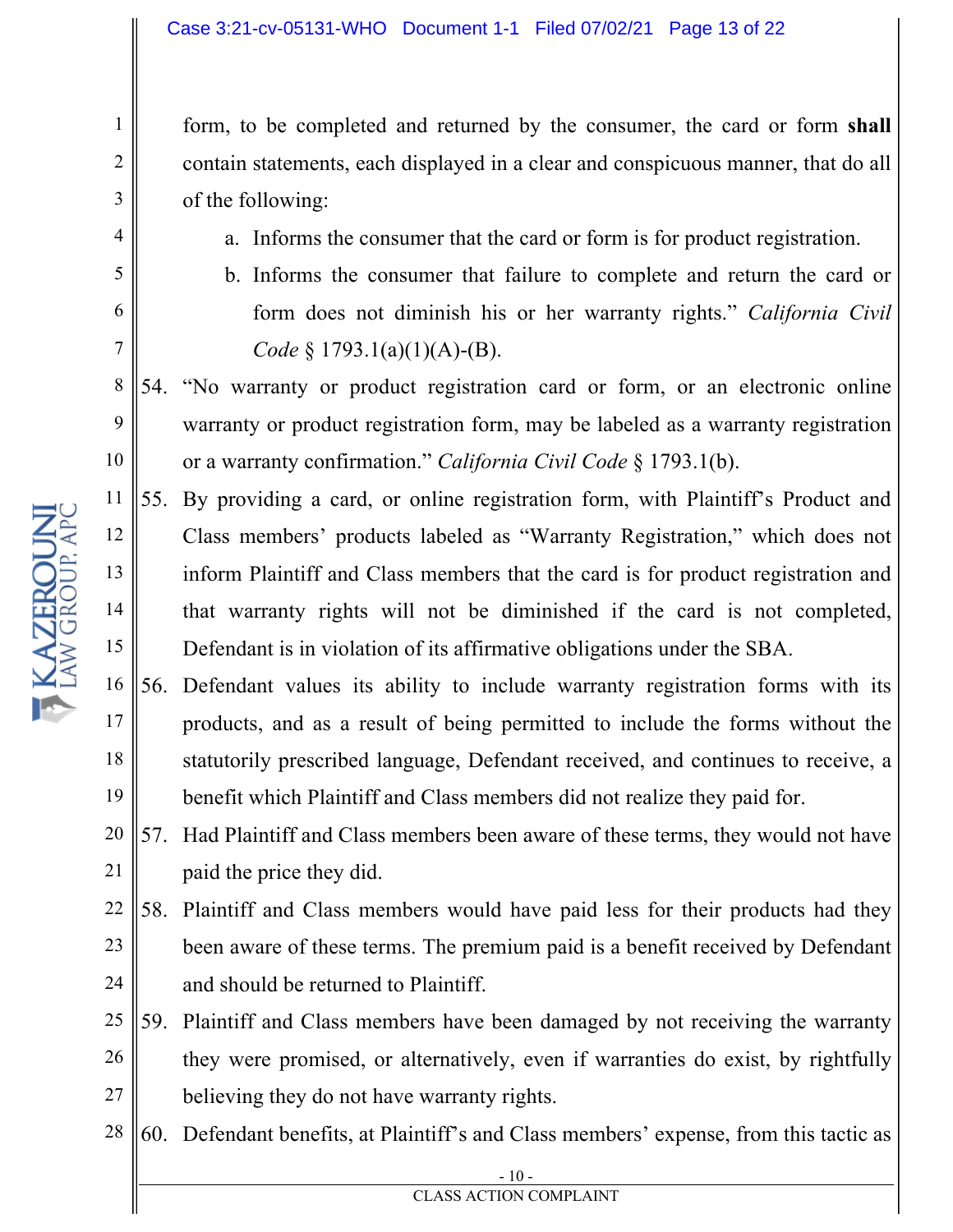its costs for repairing products under warranty, as well as administering product warranties, are reduced.

- 3 4 5 61. Plaintiff and Class members who did provide their personal information have been damaged by being forced to relinquish their personal information based on Defendant's statutorily mandated omissions.
- 6 7 8 62. Plaintiff and Class members are entitled to damages, including reimbursement of the purchase price of the Class products, under *California Civil Code* §1794(a) and §1794(b).
- 9 10 11 63. In addition to the other amounts recovered, Plaintiffs and Class members are entitled to a civil penalty of two-times the amount of actual damages, pursuant to *California Civil Code* §1794(c).
- 12 13 14 15 16 64. Plaintiff and class members are further entitled to recover as part of the judgment a sum equal to the aggregate amount of costs and litigation related expenses, including but not limited to attorney's fees, reasonably incurred in connection with the commencement and prosecution of this action under *California Civil Code* §1794(d).

# **SECOND CAUSE OF ACTION**

# **VIOLATION OF CAL. CIV. CODE §§ 1750,** *ET SEQ.*

# **CALIFORNIA'S CONSUMER LEGAL REMEDIES ACT**

- 20 21 65. Plaintiff incorporates all of the above paragraphs of this Complaint as though fully stated in this cause of action.
- 22 23 66. Plaintiff and Class members are "consumers" within the meaning of *California Civil Code* §1761(d).
- 24 25 67. The sale of Plaintiff's and Class members' products are "transactions" within the meaning of *California Civil Code* §1761(e).
- 26 27 68. Plaintiff's and Class members' products are "goods" within the meaning of *California Civil Code* §1761(a).
- 28 69. The CLRA prohibits "representing that goods or services have sponsorship,

17

18

19

1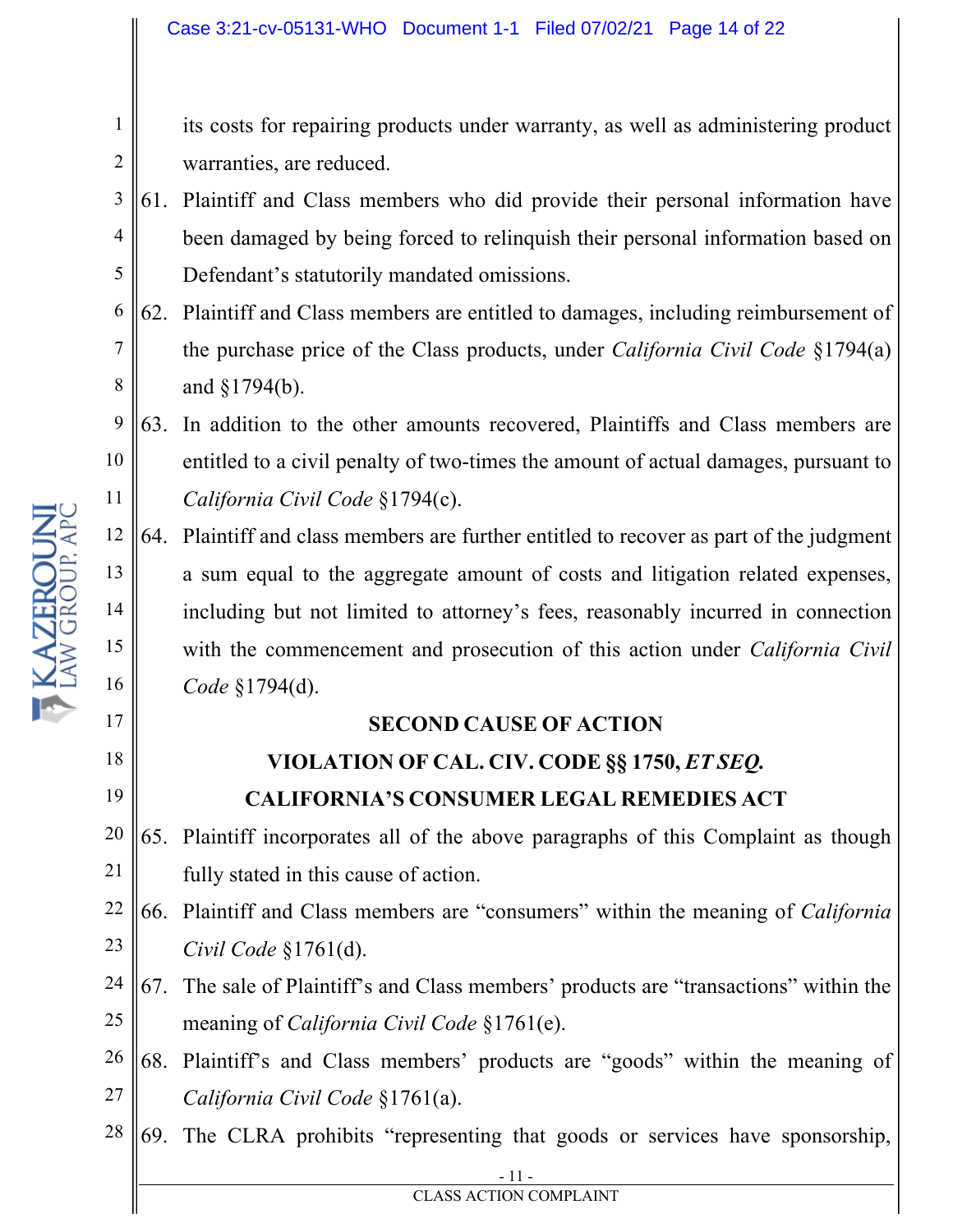approval, characteristics, ingredients, uses, benefits, or quantities that they do not have." *California Civil Code* §1770(a)(5).

- 3 4 5 70. The CLRA prohibits "representing that goods or services are of a particular standard, quality, or grade, or that goods are of a particular style or model, if they are of another." *California Civil Code* §1770(a)(7).
- 6 7 71. The CLRA prohibits "advertising goods or services with intent not to sell them as advertised." *California Civil Code* §1770(a)(9).
- 8 9 10 72. The CLRA prohibits "representing that a transaction confers or involves rights, remedies, or obligations that it does not have or involve, or that are prohibited by law." *California Civil Code* §1770(a)(14).
- 11 12 13 73. The CLRA prohibits "representing that the consumer will receive a rebate, discount or other economic benefit, if earning the benefit is contingent on an event to occur after the transaction." *California Civil Code* §1770(a)(17).
- 14 15 74. Defendant promised, advertised and represented at time of sale that Plaintiff and Class members would receive a warranty with no strings attached.
- 16 17 18 19 75. However, Defendant failed to conspicuously disclose on its advertisement or exterior product packaging that the product must be "registered" and also failed to state on its registration form that failure to do so will not diminish consumers' warranty rights.
- 20 21 22 23 76. Defendant's concealment of material warranty terms and omission of statutorily required language was done deliberately and intentionally with the purpose of deceiving Plaintiff and Class members and inducing them into purchasing the Class products, or alternately providing their personal information.
- 24 25 26 27 77. Defendant knows, or should have known, that were it to properly disclose the material warranty terms and language it conceals (even if Defendant may claim such terms are not valid), Plaintiff and Class members would not purchase the Class products or would not pay a premium for them.
- 28 78. Thus, Defendant's conduct violates *California Civil Code* § 1770(a)(5),

1

2

- 12 - CLASS ACTION COMPLAINT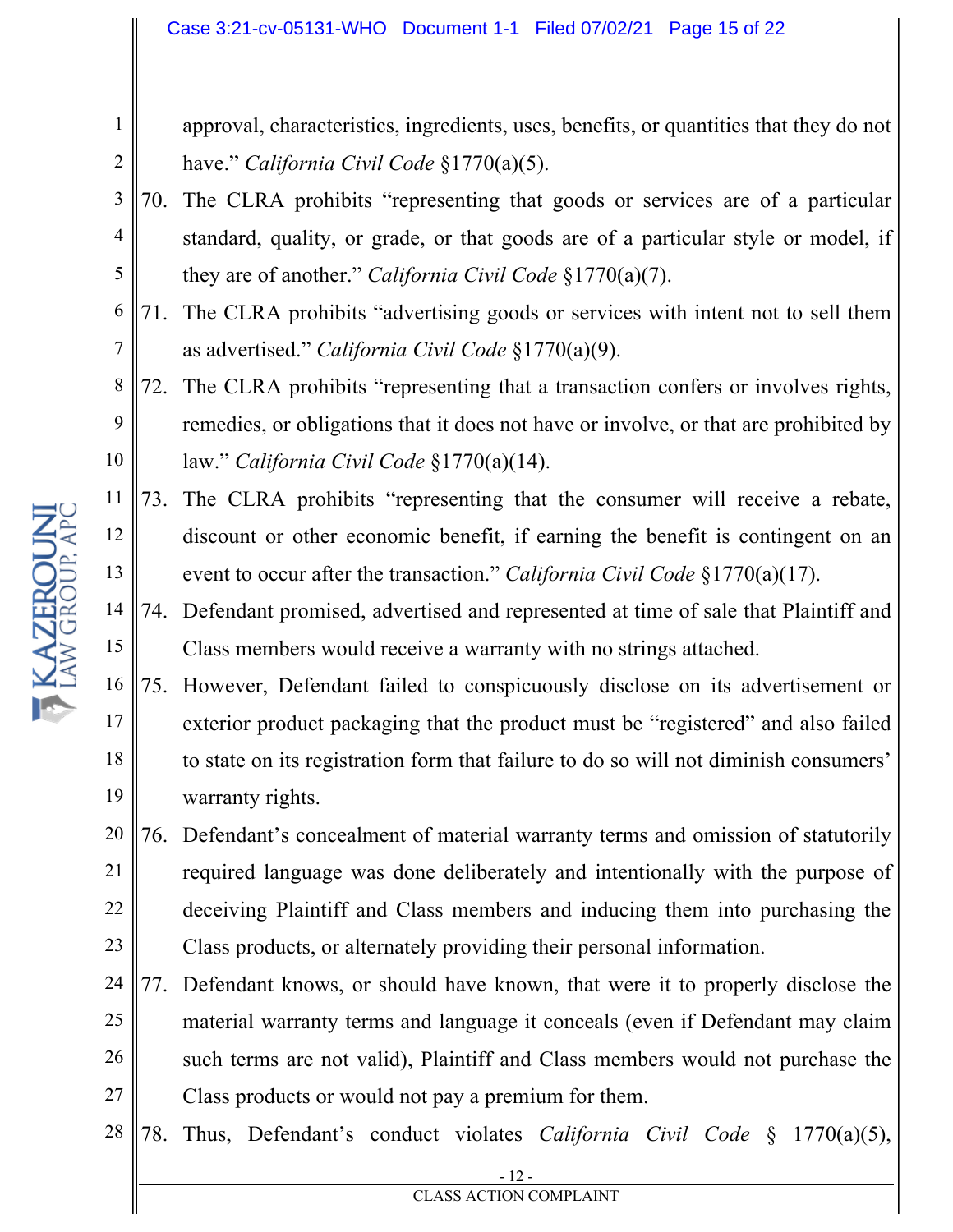$1770(a)(7)$ ,  $1770(a)(9)$ ,  $1770(a)(14)$ , and  $1770(a)(17)$ .

2 79. Plaintiff relied on Defendant's representations.

80. As a result of Defendant's false representations and deceitful conduct regarding its warranties, Plaintiff and Class members were injured because they: (a) would not have purchased the Class products if the true facts were known concerning the Defendant's false and misleading warranty claims at time of purchase, or Plaintiff and Class members would have paid substantially less; (b) paid a premium price for the Class Products as a result of Defendant's false warranties and misrepresentations; (c) purchased products that did not have the sponsorship, characteristics, and qualities promised by Defendant; and (d) had to take additional steps and actions in order to receive the benefit they should have already entitled to.

- 13 14 81. Plaintiff and Class members who did provide their personal information have been damaged by being forced to relinquish their personal information.
- 15 16 17 18 19 20 21 22 23 24 82. Under *California Civil Code* § 1780(a) and (b), Plaintiff, individually and on behalf of the Class, seek an injunction requiring Defendant to cease and desist the illegal conduct alleged in this Complaint. Specifically, Plaintiff and Class members are entitled to a permanent injunction that compels Defendant to immediately: (1) cease and desist from the continued sale of the products that contain the same or similar misrepresentations as the Class products; (2) initiate a corrective advertising campaign to notify Class members who are victims of the above-described illegal conduct about the true nature the Class products and associated warranty; and (3) initiate a full recall of the Class products with an offer to refund the purchase price, plus reimbursement of interest.
- 25 26 27 28 83. Pursuant to § 1782(a) of the CLRA, on or about March 29, 2021, Plaintiff's counsel notified Defendant in writing via certified mail return receipt requested of the particular violations of § 1770 of the CLRA and demanded that it rectify the problems associated with the actions detailed above and give notice to all

1

3

4

5

6

7

8

9

10

11

12

- 13 -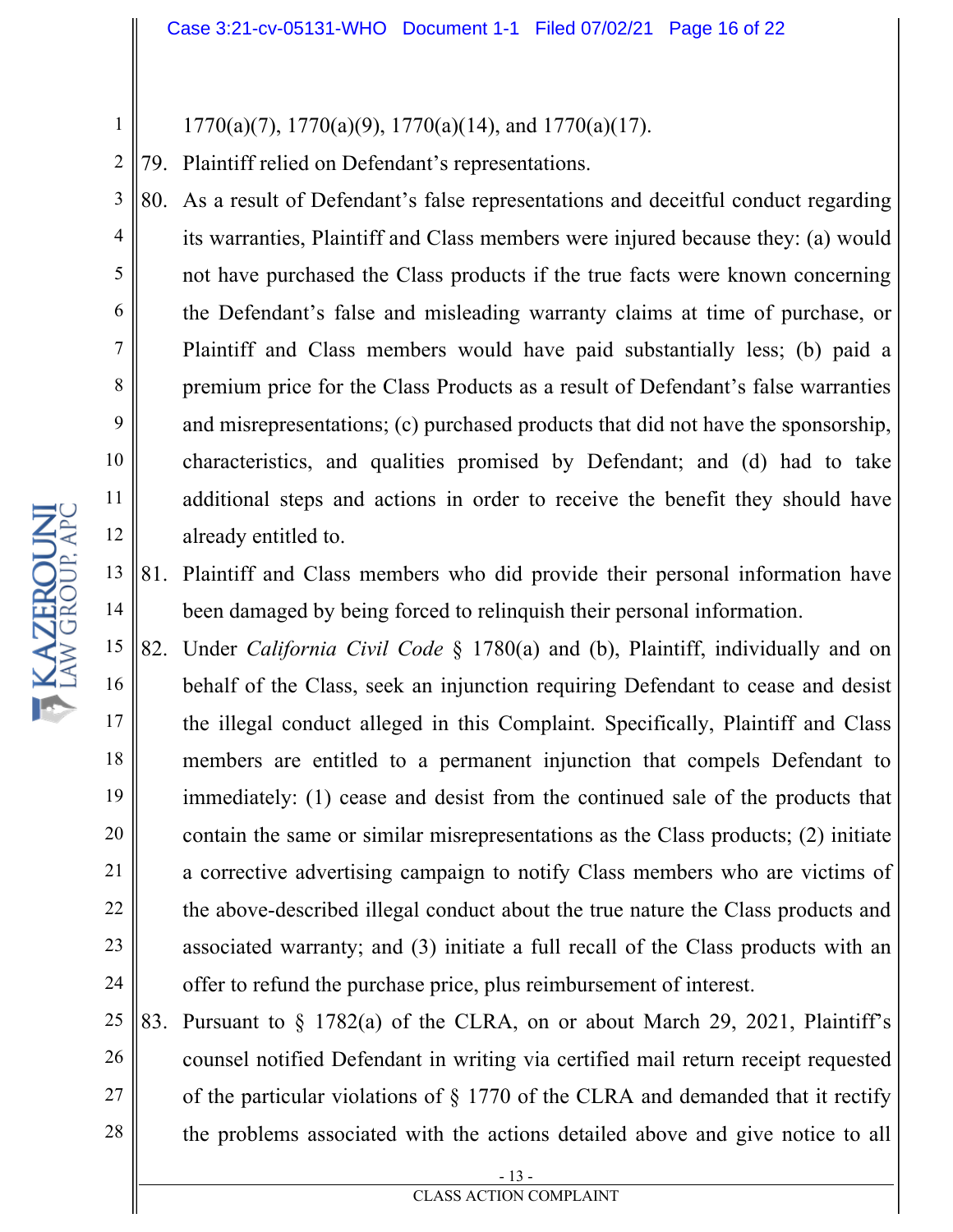affected consumers of Defendant's intent to act.

2 3 4 5 6 7 84. If Defendant fails to respond to Plaintiff's letter, fails to agree to rectify the problems associated with the actions detailed above, or fails to give notice to all affected consumers within 30 days of the date of written notice, Plaintiff reserves the right to amend the Complaint to pursue claims for actual, punitive, and statutory damages, as appropriate against Defendant. As to this cause of action, at this time, Plaintiff seeks only injunctive relief.

8 9 85. Attached hereto as **Exhibit A** is a sworn declaration from Plaintiff pursuant to *California Civil Code* § 1780(d).

## **THIRD CAUSE OF ACTION**

# **VIOLATION OF CAL. BUS. & PROF. CODE §§ 17200,** *ET SEQ***. CALIFORNIA'S UNFAIR COMPETITION LAW**

- 13 14 86. Plaintiff incorporates all of the above paragraphs of this Complaint as though fully stated in this cause of action.
- 15 16 17 87. The UCL defines "unfair business competition" to include any "unlawful, unfair or fraudulent" act or practice, as well as any "unfair, deceptive, untrue or misleading" advertising. *California Business and Professions Code* § 17200.

18 19 20 88. The UCL imposes strict liability. Plaintiff need not prove that Defendant intentionally or negligently engaged in unlawful, unfair, or fraudulent business practices – but only that such practices occurred.

## *"Unfair" Prong*

22 23 24 25 26 89. A business act or practice is "unfair" under the UCL if it offends an established public policy or is immoral, unethical, oppressive, unscrupulous or substantially injurious to consumers, and that unfairness is determined by weighing the reasons, justifications and motives of the practice against the gravity of the harm to the alleged victims.

27 28 90. Defendant's actions constitute "unfair" business practices because, as alleged above, Defendant engaged in a misleading and deceptive practice of

1

10

11

12

21

- 14 - CLASS ACTION COMPLAINT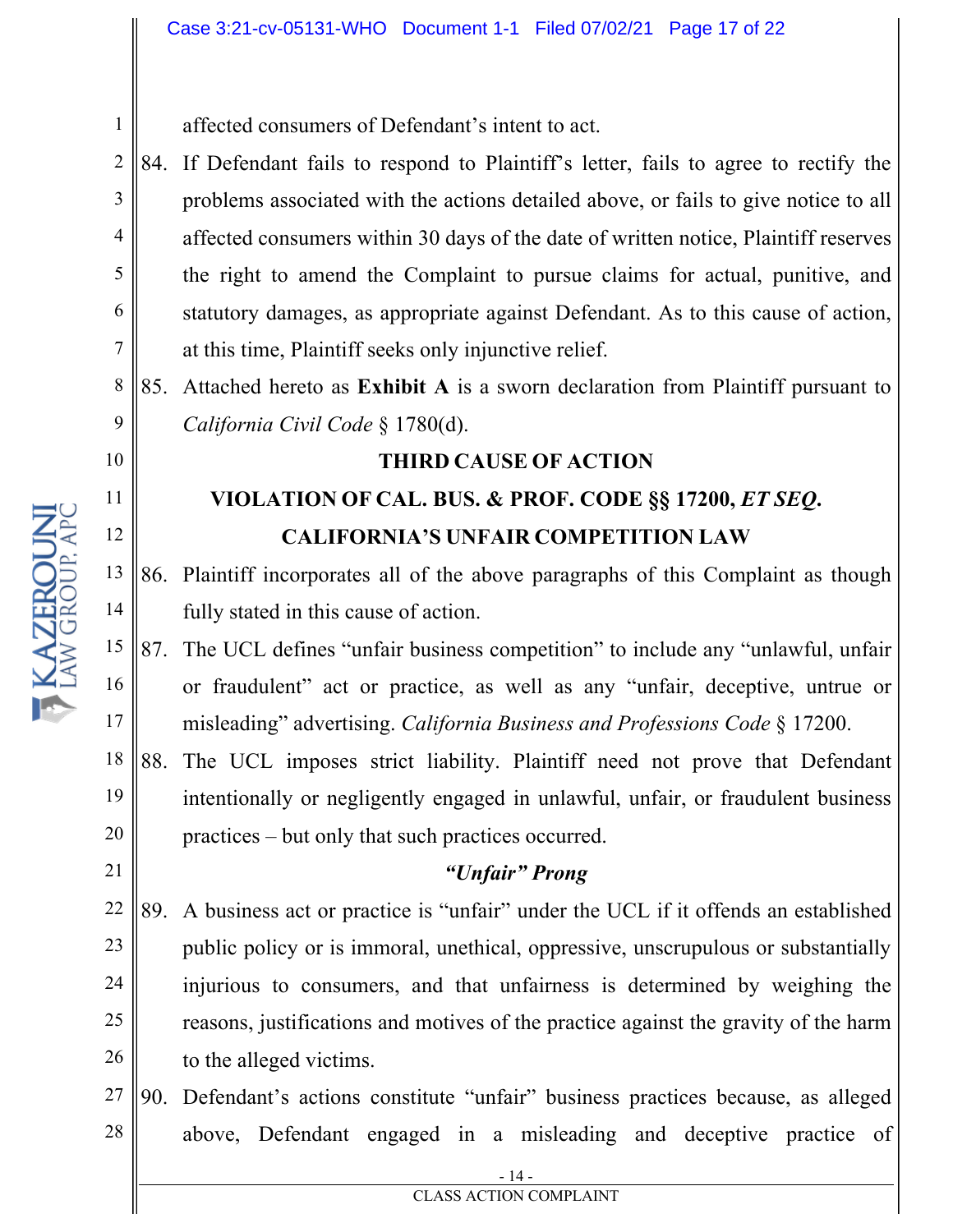intentionally omitting statutorily mandated warranty disclosures to consumers.

2 3 4 5 91. This is done to trick consumers into believing they don't have warranty rights in an effort to discourage warranty claim submissions, thus saving Defendant money and increasing its profit margin. Or worse, to actually eliminate the warranty promised at time of purchase.

6 7 8 92. Defendant tricks consumers into providing their personal information in order to obtain a warranty when the consumers are not required to share their personal information to obtain the benefit of an express warranty.

9 10 11 93. Defendant's acts and practices offend an established public policy of transparency in warranty rights, and engage in immoral, unethical, oppressive, and unscrupulous activities that are substantially injurious to consumers.

12 13 94. The harm to Plaintiff and Class members grossly outweighs the utility of Defendant's practices as there is no utility to Defendant's practices.

## *"Fraudulent" Prong*

15 16 95. A business act or practice is "fraudulent" under the UCL if it is likely to deceive members of the consuming public.

17 18 19 96. Defendant's acts and practices alleged above constitute fraudulent business acts or practices as they deceived Plaintiff and are highly likely to deceive members of the consuming public.

20 21 22 23 97. By not providing the required statutory language, Plaintiff and Class members can only draw one conclusion: registration is required in order to receive and access their warranty, contrary to the representations made at time of sale that the Product was accompanied with an express warranty.

## *"Unlawful" Prong*

25 26 98. A business act or practice is "unlawful" under the UCL if it violates any other law or regulation.

27 28 99. Defendant's acts and practices alleged above constitute unlawful business acts or practices as they have violated the plain language of the SBA as described in

14

24

1

- 15 - CLASS ACTION COMPLAINT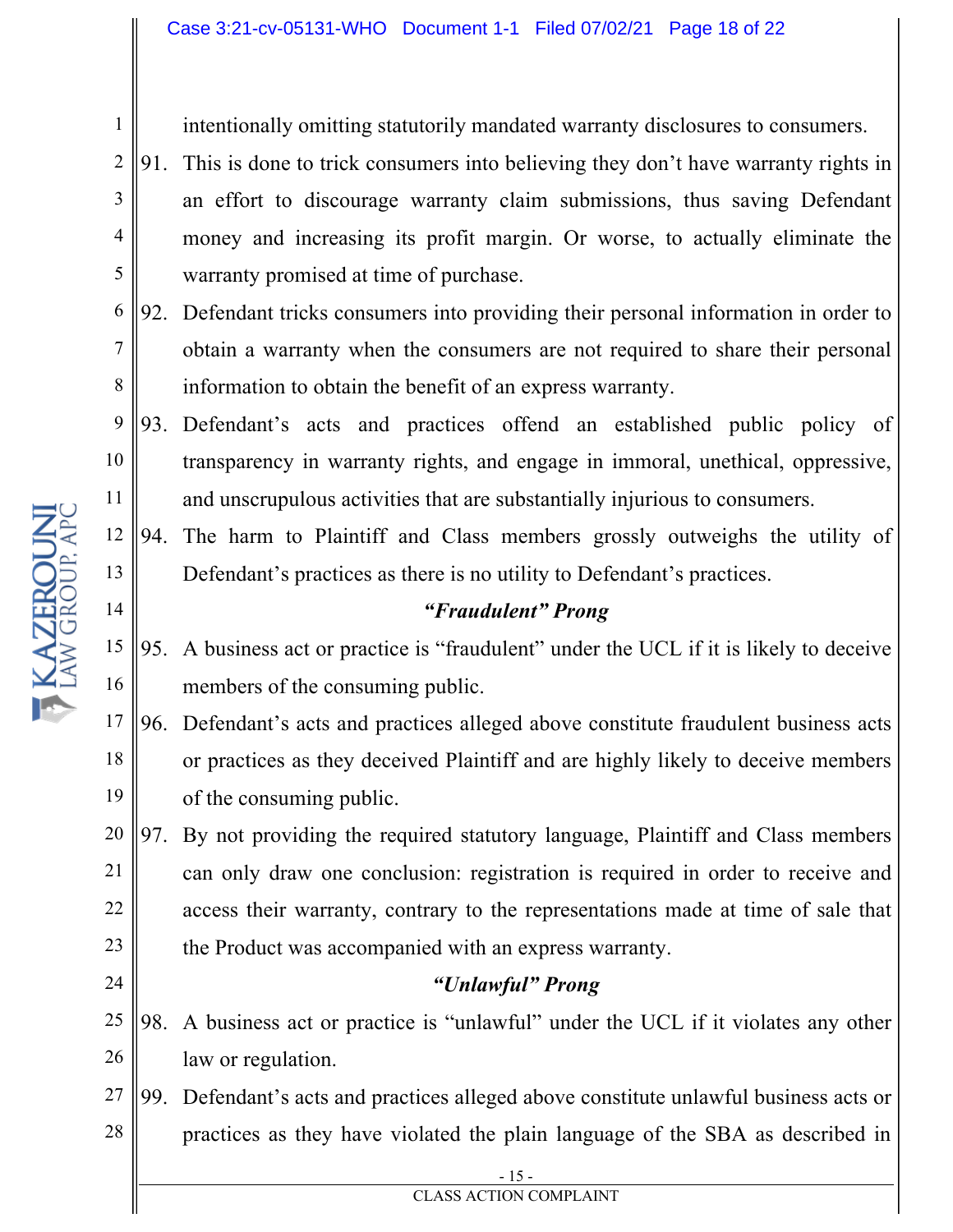Plaintiff's First Cause of Action above.

- 2 3 100. As detailed in Plaintiff's Second Cause of Action above, Defendant's acts and practices surrounding the sale also violate several provisions of the CLRA.
- 4 5 101. The violation of any law constitutes an "unlawful" business practice under the UCL.
- 6 7 102. These acts and practices alleged were intended to or did result in violations of the SBA and the CLRA.
- 8 9 10 11 103. Defendant's practices, as set forth above, have misled Plaintiff, the Class members, and the public in the past and will continue to mislead in the future. Consequently, Defendant's practices constitute an unlawful, fraudulent, and unfair business practice within the meaning of the UCL.
- 12 13 14 15 16 104. Pursuant to the UCL, Plaintiff is entitled to preliminary and permanent injunctive relief and order Defendant to cease this unfair competition, as well as disgorgement and restitution to Plaintiff and the Class of all Defendant's revenues associated with its unfair competition, or such portion of those revenues as the Court may find equitable.

## **PRAYER FOR RELIEF**

18 Plaintiff prays that judgment be entered against Defendant as follows:

- 1. That this action be certified as a class action;
- 2. That Plaintiff be appointed as the representative of the Class;
- 3. That Plaintiff's attorneys be appointed Class Counsel;
	- 4. For an order declaring Defendant's conduct to be unlawful;
- 5. For an order compelling Defendant to make restitution to Plaintiff and Class members under the SBA in an amount equal to the total amounts paid and payable for the Class products;
- 6. For actual damages;
- 7. For a civil penalty of two-times actual damages;
- 28 8. For punitive damages;

#### - 16 -

#### CLASS ACTION COMPLAINT

17

19

20

21

22

23

24

25

26

27